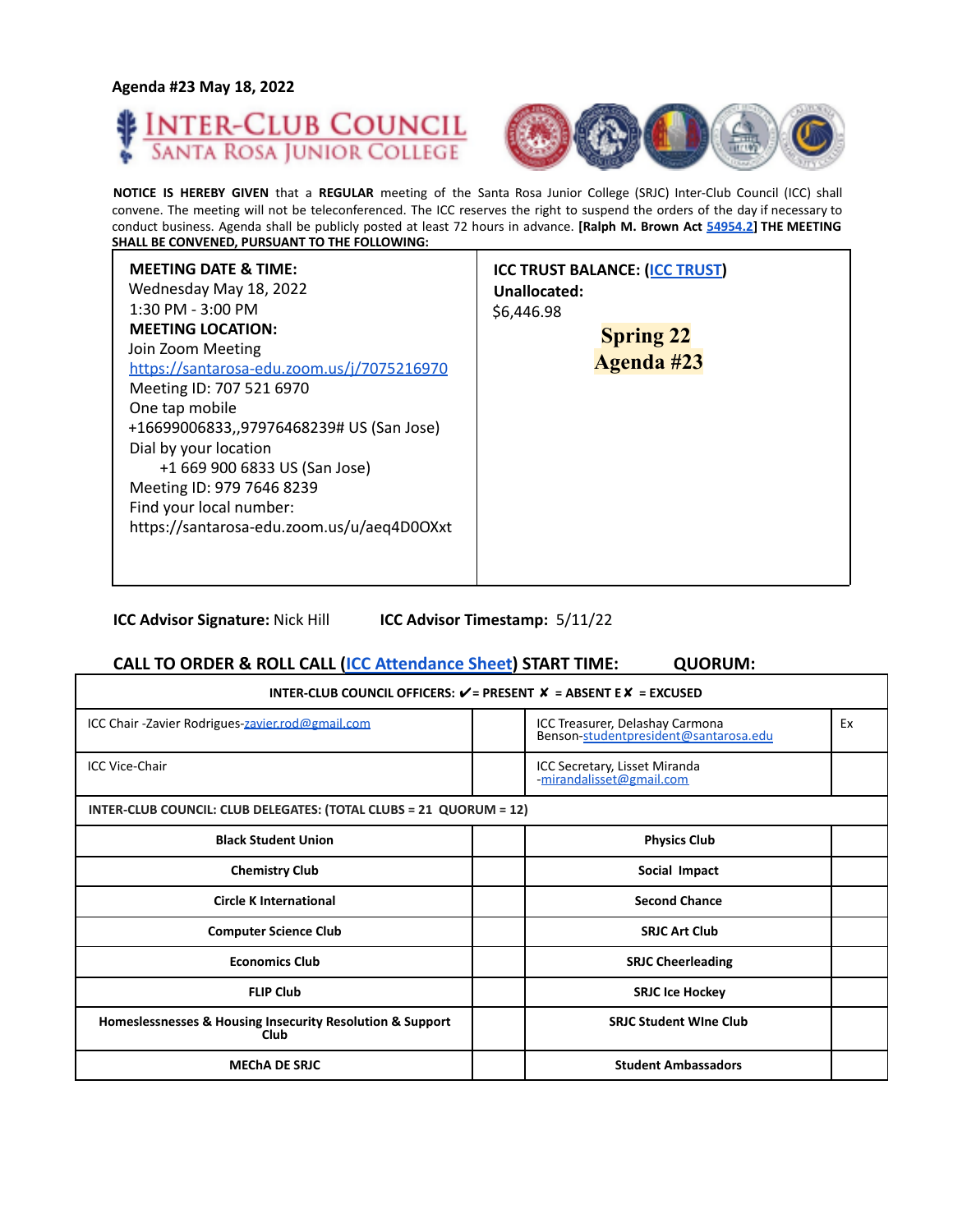| <b>Nutrition Club</b>  | <b>Students for Recovery</b>            |  |
|------------------------|-----------------------------------------|--|
| <b>Philosophy Club</b> | The Engineering Club                    |  |
|                        | Women in Stem & Entrepreneurship (WISE) |  |
|                        |                                         |  |

| AD HOC CLUBS: NO DELEGATES: (TOTAL AD HOC CLUBS = DOES NOT AFFECT QUORUM) |                        |  |
|---------------------------------------------------------------------------|------------------------|--|
| <b>Student Nurses Association</b>                                         | <b>SRJC Water Polo</b> |  |
| Intervarsity                                                              | <b>Biology Club</b>    |  |
| <b>Students for Socialism and Liberation</b>                              | <b>RAD Tech</b>        |  |
| <b>ASL Club</b>                                                           |                        |  |

**1. APPROVAL OF:** *The Inter-Club Council (ICC) shall review the current Agenda and the documented record of the previous meeting (known as 'Minutes') - making corrections as needed. Any changes to the Agenda will be noted in this section.*

**1.1.** CURRENT MEETING AGENDA:

**MOTION: SECOND: OUTCOME: LEAD: Zavier Rodrigues**

**1.2.** PAST MEETING MINUTES: **[Meeting](https://docs.google.com/document/d/1tL_jrbsXLtpN4HDY31PgoLsDKgWEOBYRML78JnN8j8w/edit?usp=sharing) 22 Minutes MOTION: SECOND: OUTCOME: LEAD: Zavier Rodrigues**

**2. PUBLIC COMMENTS (3 minutes per speaker, 15 minutes per topic)** Link to a timer *Members of the* Public may address the ICC. Those who wish to speak are asked to, but are not required to, provide the ICC *Secretary with their name and contact information to be noted in the minutes. Clarifying questions and comments may be entertained. The ICC may restrict Public Comment to only speakers who wish to comment on items on the Agenda.*

*[Ralph M. Brown Act (California Government Code §54950-54963, specifically §54954.3]*

## **3. CLUB ACTIVATION & ICC MEMBERSHIP (APPOINTMENTS / REMOVALS / CORRECTIONS)**

The ICC is tasked with the responsibility to determine which district organizations are and are not clubs. At this time, the ICC may choose to 1. Recognize and Activate new clubs to the College, adding to the ICC *Membership 2. Inactivate Clubs from the College, removing from the ICC Membership 3. Appoint or* Remove ICC Executive Officers 4. Make Corrections to Club Names 5. Merge Clubs, or 6. Change the Type of *Club.*

**3.1.** APPROVAL OF THE ABOVE CLUB ACTIVATION & ICC MEMBERSHIP CHANGES: **MOTION: SECOND: OUTCOME: LEAD: Zavier Rodrigues**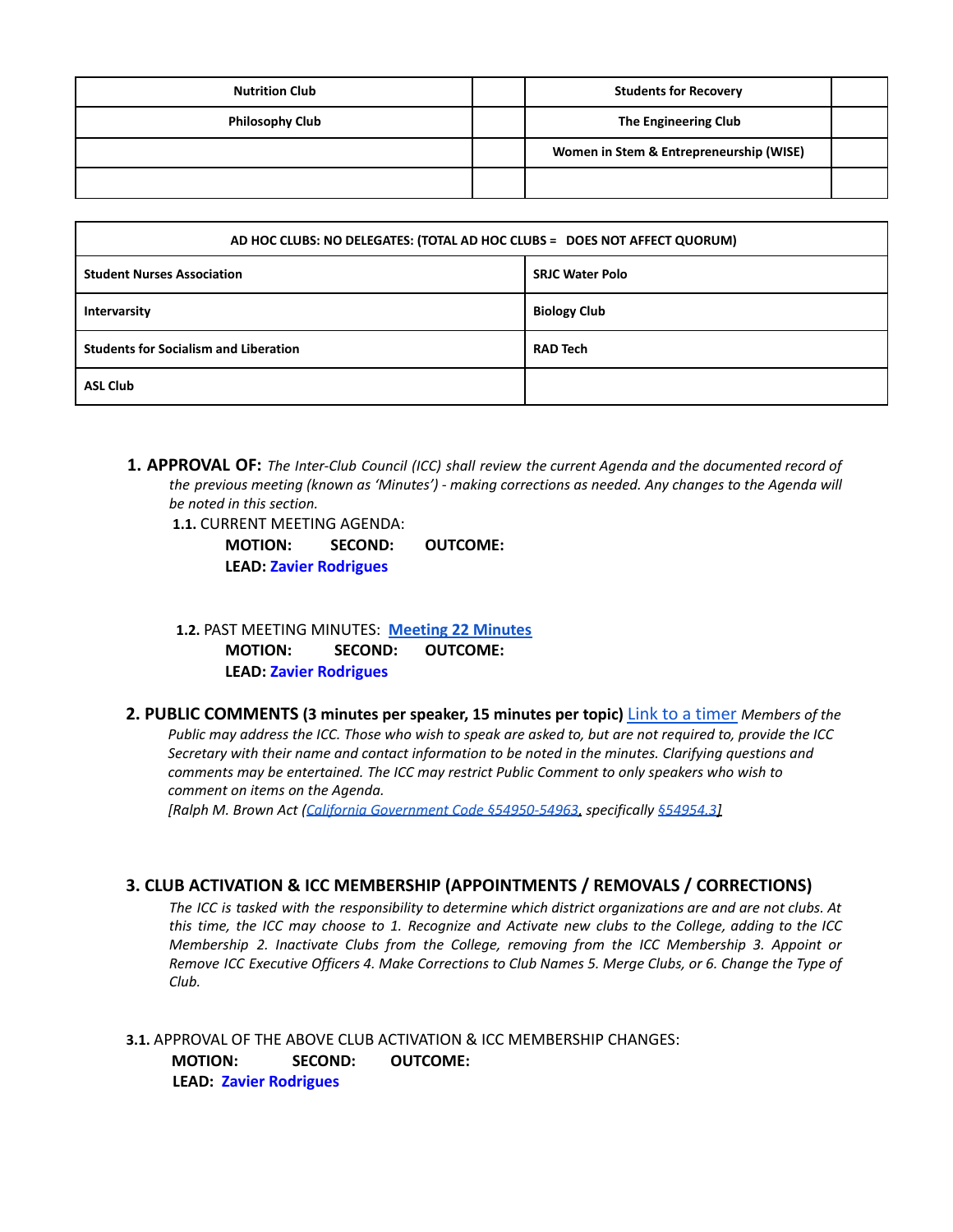| <b>Name of Club seeking Activation</b>         | <b>Name of Club Delegate (ICC Member)</b> |  |
|------------------------------------------------|-------------------------------------------|--|
| <b>Pokemon Go &amp; Games Club</b>             | Ludmilla Bade                             |  |
|                                                |                                           |  |
|                                                |                                           |  |
|                                                |                                           |  |
| <b>Change Club Type</b>                        |                                           |  |
|                                                |                                           |  |
| <b>Club Removals</b>                           |                                           |  |
|                                                |                                           |  |
| Name of Current Club seeking Renaming of Club: | The Club's New Name                       |  |
|                                                |                                           |  |

#### **4. New Business**

- **4.1. Motion to approve \$275.00 for HHI: [Form](https://drive.google.com/file/d/1fOp9acaW56FaNRoQ8EXd3h-EAJjKAfSb/view?usp=sharing) Lead: Zavier Rodrigues/ Jimmy Brock MOTION: SECOND: OUTCOME:**
- **4.2. Motion to approve \$400.00 for the Physics Club: [Form](https://drive.google.com/file/d/1w3ruEV0IJCS2trrpwfQwSjvAek_CJCSJ/view?usp=sharing)**

**Lead: Zavier Rodrigues/ Danielle Sorg MOTION: SECOND: OUTCOME:**

**4.3. Motion to approve \$57.53 for the Chemistry Club: [Form](https://drive.google.com/file/d/1trhoDmdKG_VdDnFll85nqKS1nOEvBlxo/view?usp=sharing) Lead: Zavier Rodrigues/ Catherine Kingsbury MOTION: SECOND: OUTCOME:**

## **5. REPORTS and Announcements**

*A section for reporting out pertenent informational discussion, usually used to help club members have more details before voting on new business items in the next meeting's agenda. Also used for PRESENTATIONS, EVENT EVALUATIONS, and QUESTIONS.*

**5.1. CLUB REPORTs**